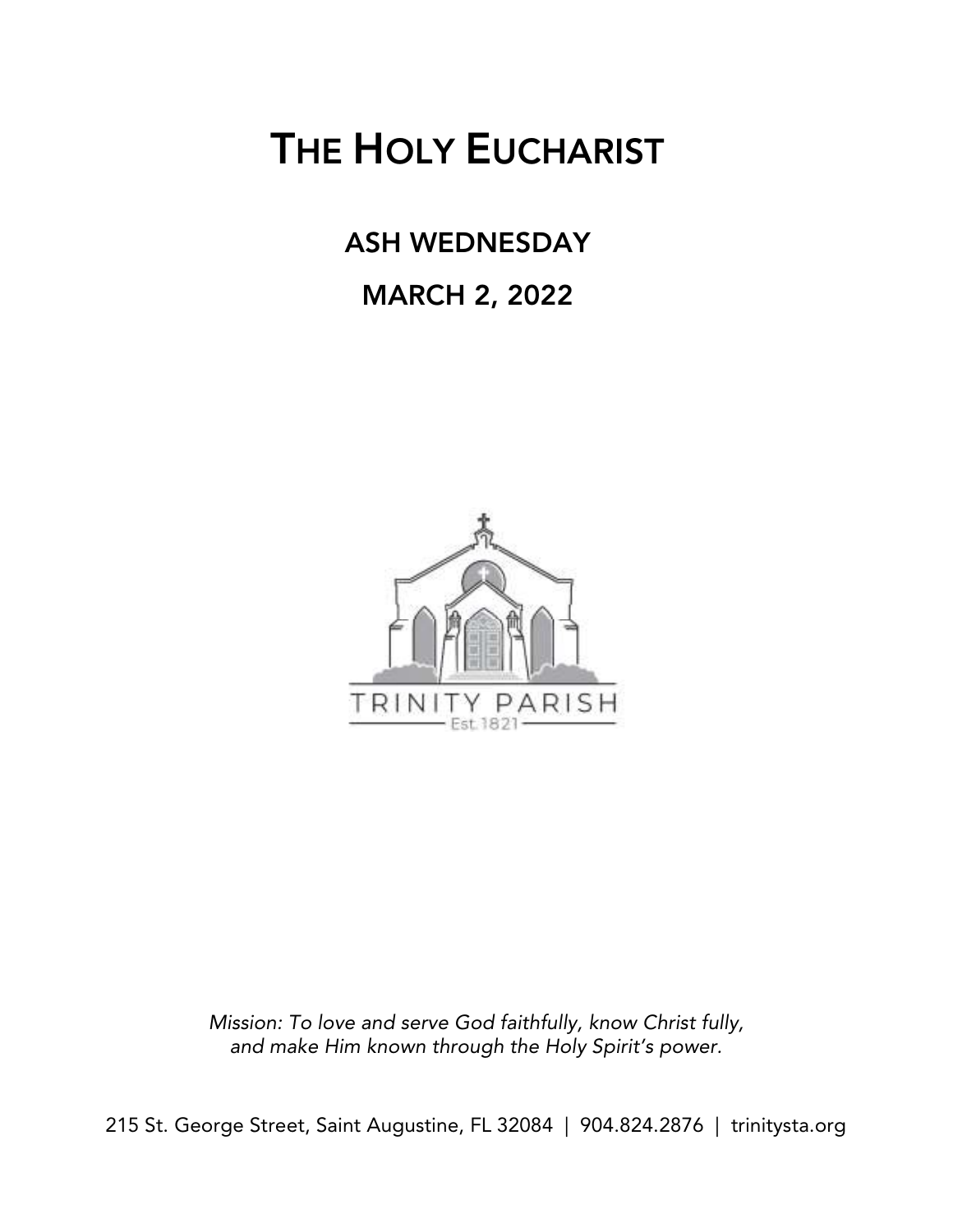# Welcome to Trinity Parish!

We are so glad you are worshiping with us!

We worship according to the historic Word and Table format. In the Service of the Word we read, sing, pray, proclaim and respond to God's Word. In the Service of the Table we set apart our offerings and ask God to make the bread and wine the presence of Jesus. All baptized Christians are welcome to communion.

Our services are taken from the *Book of Common Prayer*, "common" being prayers we pray, "in common." Shared prayers are indicated in bold for us to pray with together.

Grace and Peace, The Clergy and Vestry of Trinity Parish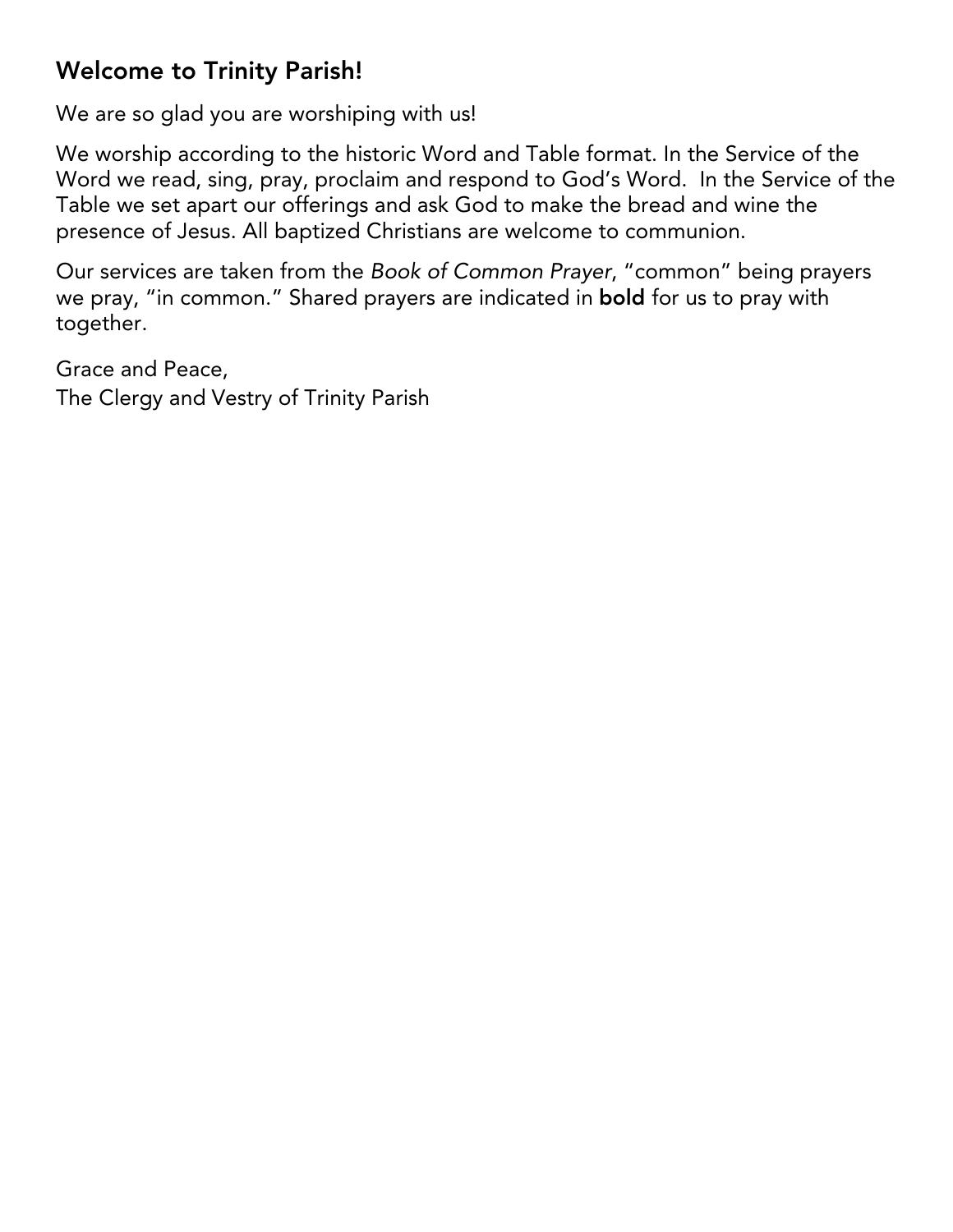## THE HOLY EUCHARIST: 7:00 PM

7:00 PM PRELUDE

SOLEMN PROCESSION *(Standing)*

# THE WORD OF GOD

(*The Book of Common Prayer*: BCP, 355)

Celebrant Blessed be the Lord who forgives all sins People His mercy endures forever. Amen.

SALUTATION AND COLLECT OF THE DAY

Celebrant Almighty and everlasting God, you hate nothing you have made and forgive the sins of all who are penitent: Create and make in us new and contrite hearts, that we, lamenting our sins and acknowledging our wretchedness, may obtain of you, the God of all mercy, perfect remission and forgiveness; through Jesus Christ our Lord, who lives and reigns with you and the Holy Spirit, one God, for ever and ever. Amen.

## OLD TESTAMENT LESSON: Joel 2:1-2, 12-17 *(Seated)*

<sup>1</sup>Blow the trumpet in Zion; sound the alarm on my holy mountain! Let all the inhabitants of the land tremble, for the day of the LORD is coming, it is near— <sup>2</sup>a day of darkness and gloom, a day of clouds and thick darkness! Like blackness spread upon the mountains a great and powerful army comes; their like has never been from of old, Nor will be again after them in ages to come.

<sup>12</sup>Yet even now, says the LORD, return to me with all your heart, with fasting, with weeping, and with mourning; 13 rend your hearts and not your clothing. Return to the LORD, your God, for he is gracious and merciful, slow to anger, and abounding in steadfast love, and relents from punishing. 14 Who knows whether he will not turn and relent, and leave a blessing behind him, a grain offering and a drink offering for the LORD, your God?

<sup>15</sup> Blow the trumpet in Zion; sanctify a fast; call a solemn assembly; <sup>16</sup> gather the people. Sanctify the congregation; assemble the aged; gather the children, even infants at the breast. Let the bridegroom leave his room, and the bride her canopy. <sup>17</sup>Between the vestibule and the altar let the priests, the ministers of the LORD, weep. Let them say, "Spare your people, O LORD, and do not make your heritage a mockery, a byword among the nations. Why should it be said among the peoples, 'Where is their God?'"

Reader The Word of the Lord.

*People* Thanks be to God.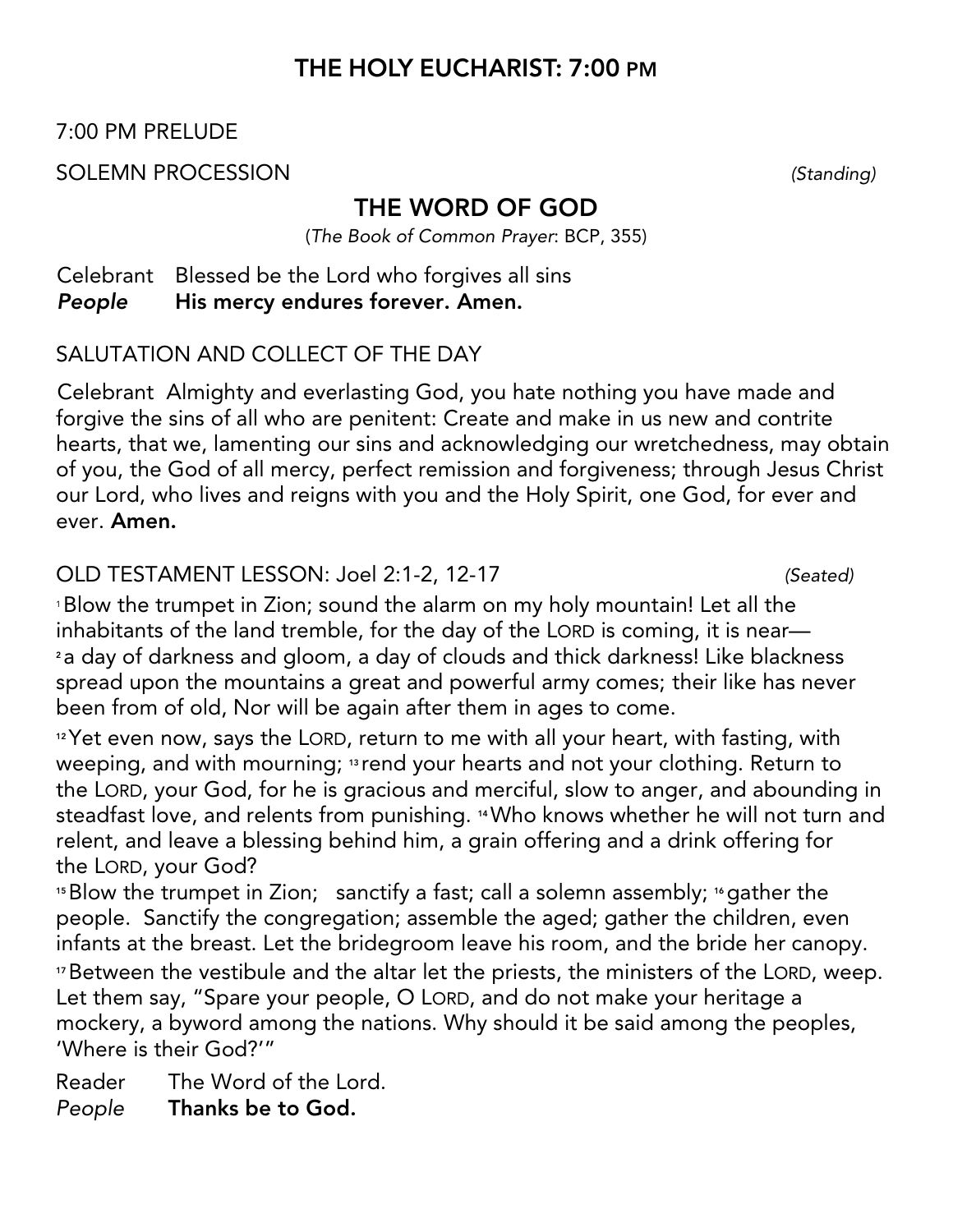## Psalm 103 setting by Mikhail Ippolitov-Ivanov (sung by the Choir)

*O bless the Lord, my soul, and let all that is within me bless his holy name. O bless the Lord, my soul, and do not forget all of his generous acts: who forgives all of your wrongs, your iniquities, your sins, and who heals all your diseases, all of your ills; who redeems your life from destruction; who crowns you with loving kindness, compassion and steadfast love.*

#### NEW TESTAMENT LESSON: 2 Corinthians 5:20b-6:10

<sup>20</sup>So we are ambassadors for Christ, since God is making his appeal through us; we entreat you on behalf of Christ, be reconciled to God. 21 For our sake he made him to be sin who knew no sin, so that in him we might become the righteousness of God.

 $^\circ$  As we work together with him, we urge you also not to accept the grace of God in  $^\circ$ vain. <sup>2</sup> For he says,

"At an acceptable time I have listened to you,

and on a day of salvation I have helped you."

See, now is the acceptable time; see, now is the day of salvation! <sup>3</sup> We are putting no obstacle in anyone's way, so that no fault may be found with our ministry, 4 but as servants of God we have commended ourselves in every way: through great endurance, in afflictions, hardships, calamities, <sup>s</sup> beatings, imprisonments, riots, labors, sleepless nights, hunger; <sub>'</sub> by purity, knowledge, patience, kindness, holiness of spirit, genuine love, <sup>,</sup> truthful speech, and the power of God; with the weapons of righteousness for the right hand and for the left; <sup>8</sup> in honor and dishonor, in ill repute and good repute. We are treated as impostors, and yet are true; <sup>,</sup> as unknown, and yet are well known; as dying, and see—we are alive; as punished, and yet not killed; <sup>10</sup> as sorrowful, yet always rejoicing; as poor, yet making many rich; as having nothing, and yet possessing everything.

Reader The Word of the Lord.

*People* Thanks be to God.

GOSPEL: Matthew 6:1-6, 16-21

Celebrant The Holy Gospel of our Lord Jesus Christ according to Matthew. *People* Glory to you, Lord Christ.

<sup>1</sup> "Beware of practicing your piety before others in order to be seen by them; for then you have no reward from your Father in heaven.

 $^\text{\tiny 2}$  "So whenever you give alms, do not sound a trumpet before you, as the hypocrites do in the synagogues and in the streets, so that they may be praised by others. Truly I tell you, they have received their reward. <sup>3</sup> But when you give alms, do not let your left hand know what your right hand is doing, <sub>"</sub> so that your alms may be done in secret; and your Father who sees in secret will reward you.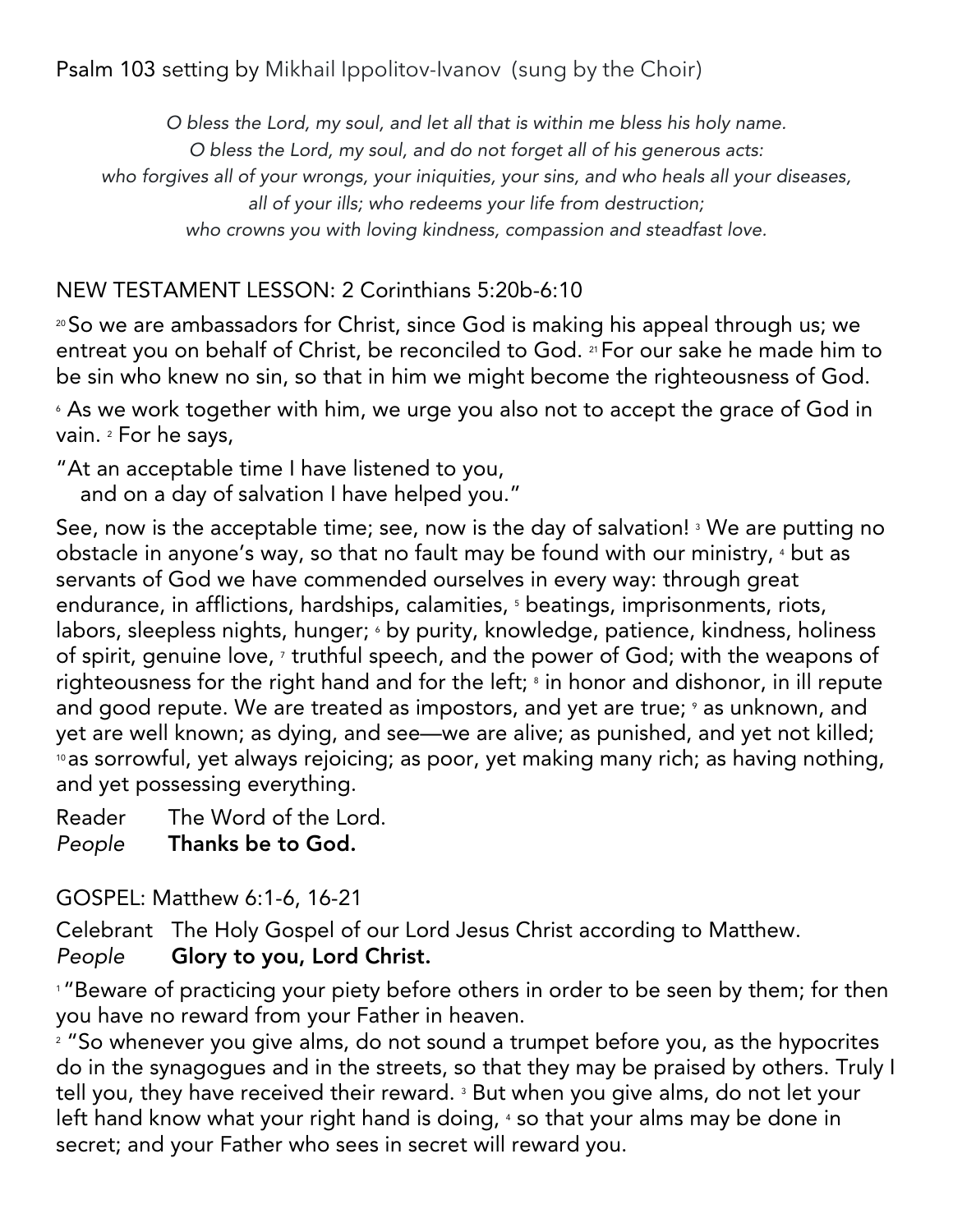$^{\circ}$  "And whenever you pray, do not be like the hypocrites; for they love to stand and pray in the synagogues and at the street corners, so that they may be seen by others. Truly I tell you, they have received their reward.  $^{\circ}$  But whenever you pray, go into your room and shut the door and pray to your Father who is in secret; and your Father who sees in secret will reward you.

16"And whenever you fast, do not look dismal, like the hypocrites, for they disfigure their faces so as to show others that they are fasting. Truly I tell you, they have received their reward. <sup>17</sup> But when you fast, put oil on your head and wash your face, <sup>18</sup> so that your fasting may be seen not by others but by your Father who is in secret; and your Father who sees in secret will reward you.

<sup>19</sup> "Do not store up for yourselves treasures on earth, where moth and rust consume and where thieves break in and steal; <sup>20</sup> but store up for yourselves treasures in heaven, where neither moth nor rust consumes and where thieves do not break in and steal. <sup>21</sup> For where your treasure is, there your heart will be also.

Celebrant The Gospel of the Lord.

People Praise to you, Lord Christ.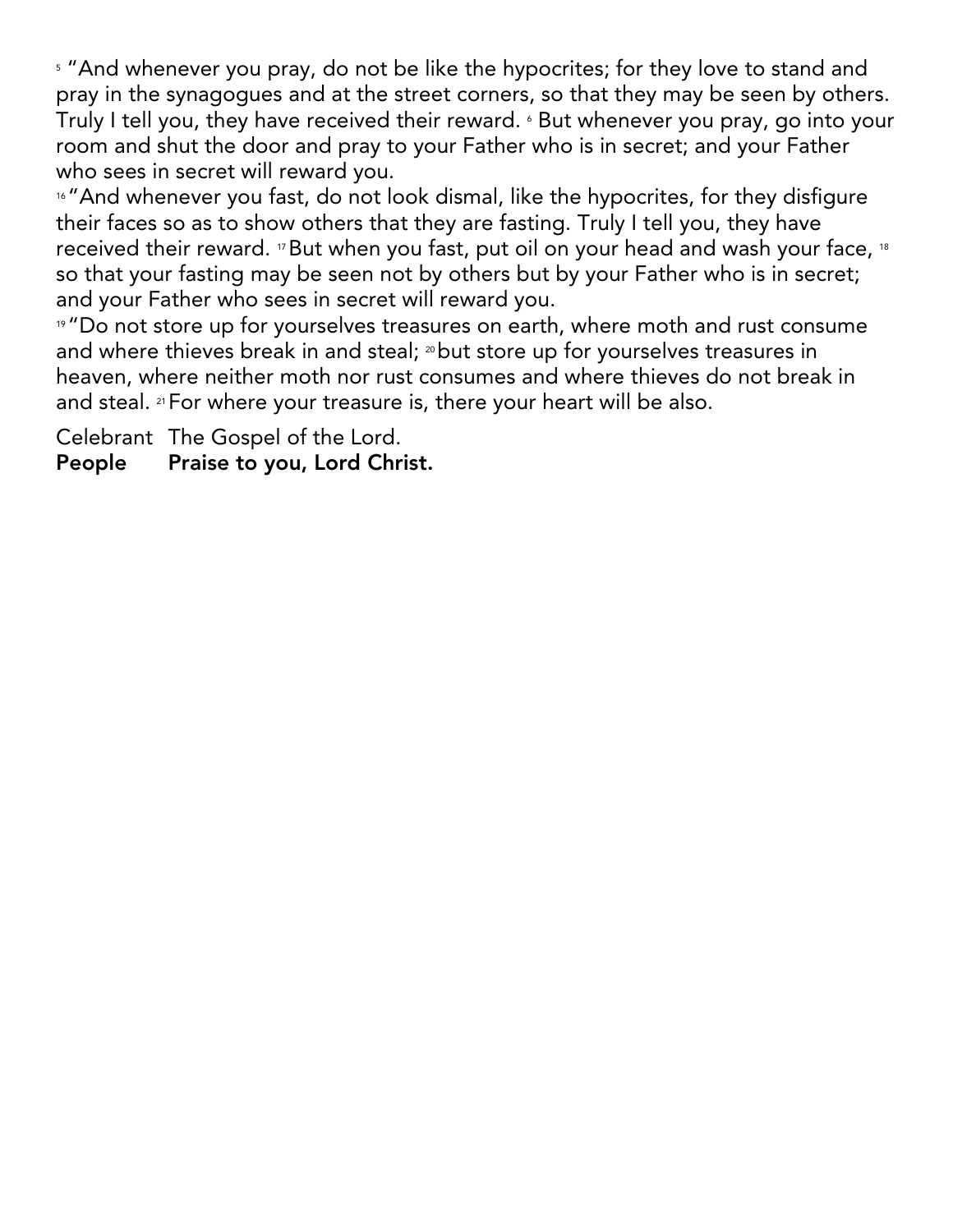HYMN: *I Will Wait For You*



SERMON: The Rev. Ken Herzog *SERMON: The Rev. Ken Herzog (Seated)*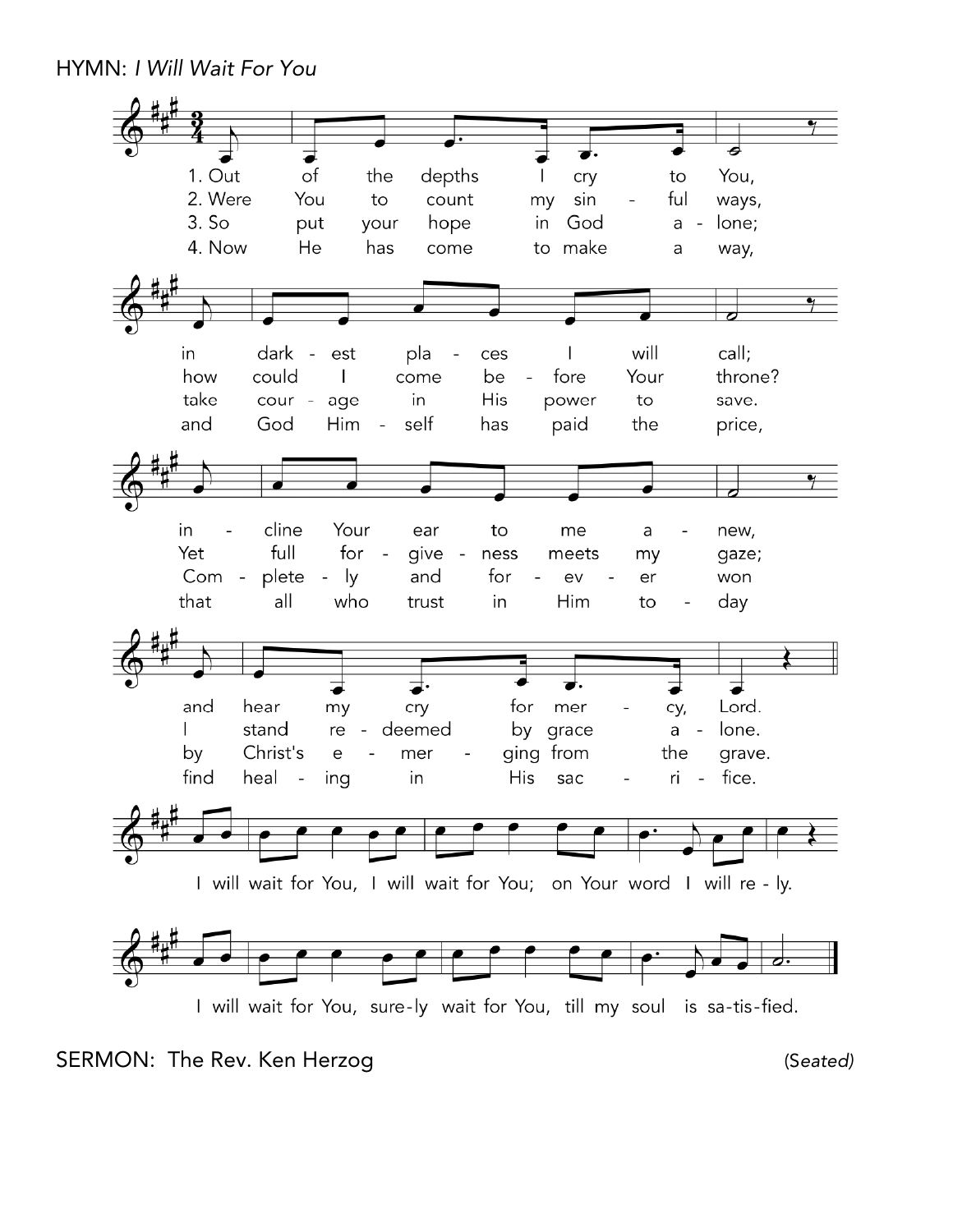## THE BIDDING

Dear People of God: The first Christians observed with great devotion the days of our Lord's passion and resurrection, and it became the custom of the Church to prepare for them by a season of penitence and fasting. This season of Lent provided a time in which converts to the faith were prepared for Holy Baptism. It was also a time when those who, because of notorious sins, had been separated from the body of the faithful were reconciled by penitence and forgiveness, and restored to the fellowship of the Church. Thereby, the whole congregation was put in mind of the message of pardon and absolution set forth in the Gospel of our Savior, and of the need which all Christians continually have to renew their repentance and faith.

I invite you, therefore, in the name of the Church, to the observance of a holy Lent, by self-examination and repentance; by prayer, fasting, and self-denial; and by reading and meditating in God's holy Word. And, to make a right beginning of repentance, and as a mark of our mortal nature, let us now kneel before the Lord, our maker and redeemer.

*(Kneeling)* 

#### *Silence is observed.*

Almighty God, you have created us out of the dust of the earth: Grant that these ashes may be to us a sign of our mortality and penitence, that we may remember that it is only by your gracious gift that we were given everlasting life; through Jesus Christ our Savior. Amen.

*Please come forward to receive the imposition of ashes.* 

Psalm 51 setting by Michel Guimont



*Choir: Refrain*

## Congregation: Refrain

*Choir: Have mercy on me, O God, in your goodness; in the greatness of your compassion wipe out my offense. Thoroughly wash me from my guilt and of my sin cleanse me.* 

## Congregation: Refrain

*Choir: A clean heart create for me, O God, and a steadfast spirit renew within me. Cast me not out from your presence, and your Holy Spirit take not from me.* 

## Congregation: Refrain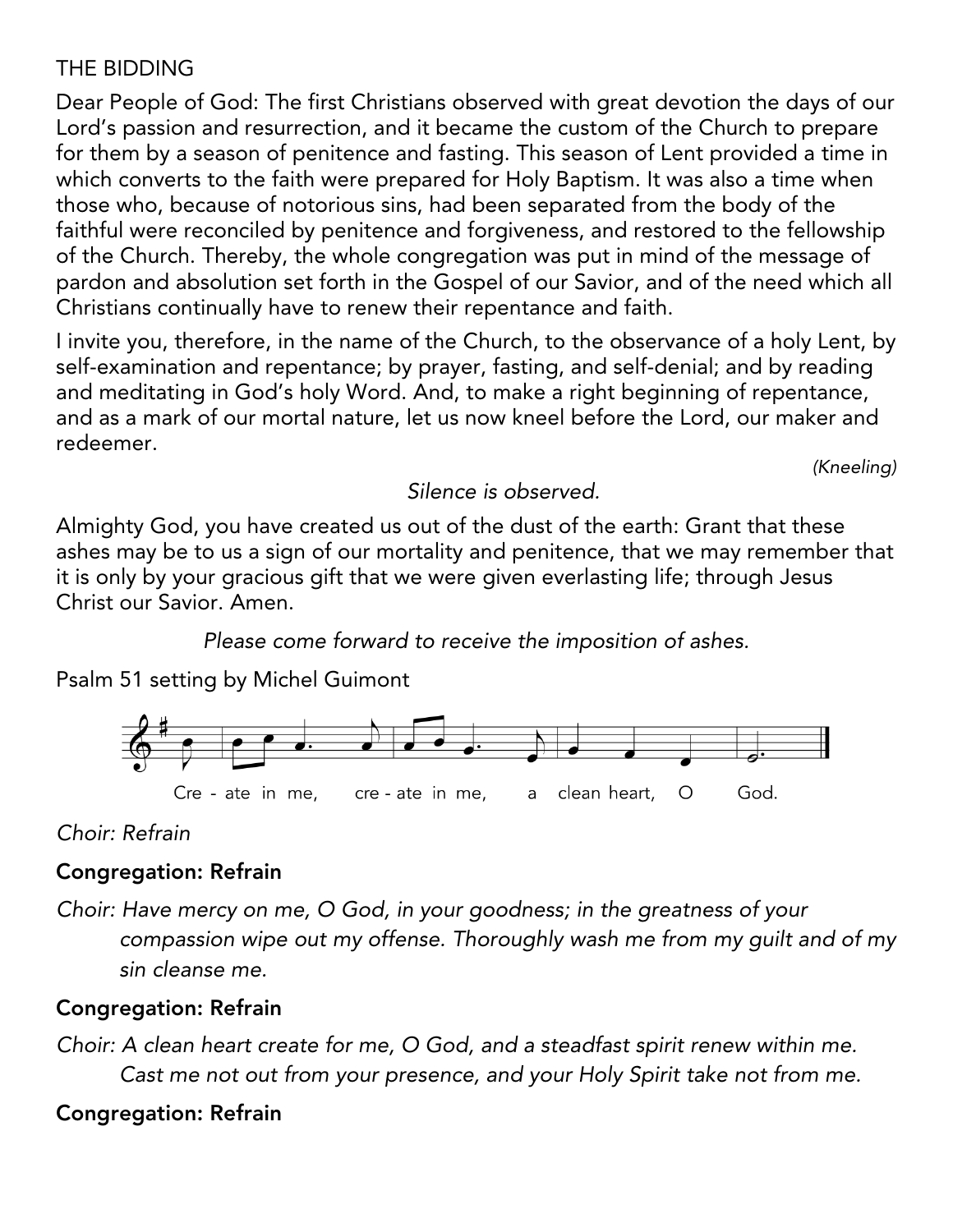*Choir: Give me back the joy of your salvation, and a willing spirit sustain in me. I will teach transgressors your ways, and sinners shall return to you.* 

## Congregation: Refrain

## THE LITANY OF PENITENCE

Most holy and merciful Father: We confess to you and to one another, and to the whole communion of saints in heaven and on earth, that we have sinned by our own fault in thought, word, and deed; by what we have done, and by what we have left undone.

#### *The Celebrant continues*

We have not loved you with our whole heart, and mind, and strength. We have not loved our neighbors as ourselves. We have not forgiven others, as we have been forgiven.

#### Have mercy on us, Lord.

We have been deaf to your call to serve, as Christ served us. We have not been true to the mind of Christ. We have grieved your Holy Spirit. Have mercy on us, Lord.

We confess to you, Lord, all our past unfaithfulness: the pride, hypocrisy, and impatience of our lives,

#### We confess to you, Lord.

Our self-indulgent appetites and ways, and our exploitation of other people, We confess to you, Lord.

Our anger at our own frustration, and our envy of those more fortunate than ourselves,

#### We confess to you, Lord.

Our intemperate love of worldly goods and comforts, and our dishonesty in daily life and work,

#### We confess to you, Lord.

Our negligence in prayer and worship, and our failure to commend the faith that is in us,

## We confess to you, Lord.

Accept our repentance, Lord, for the wrongs we have done: for our blindness to human need and suffering, and our indifference to injustice and cruelty, Accept our repentance, Lord.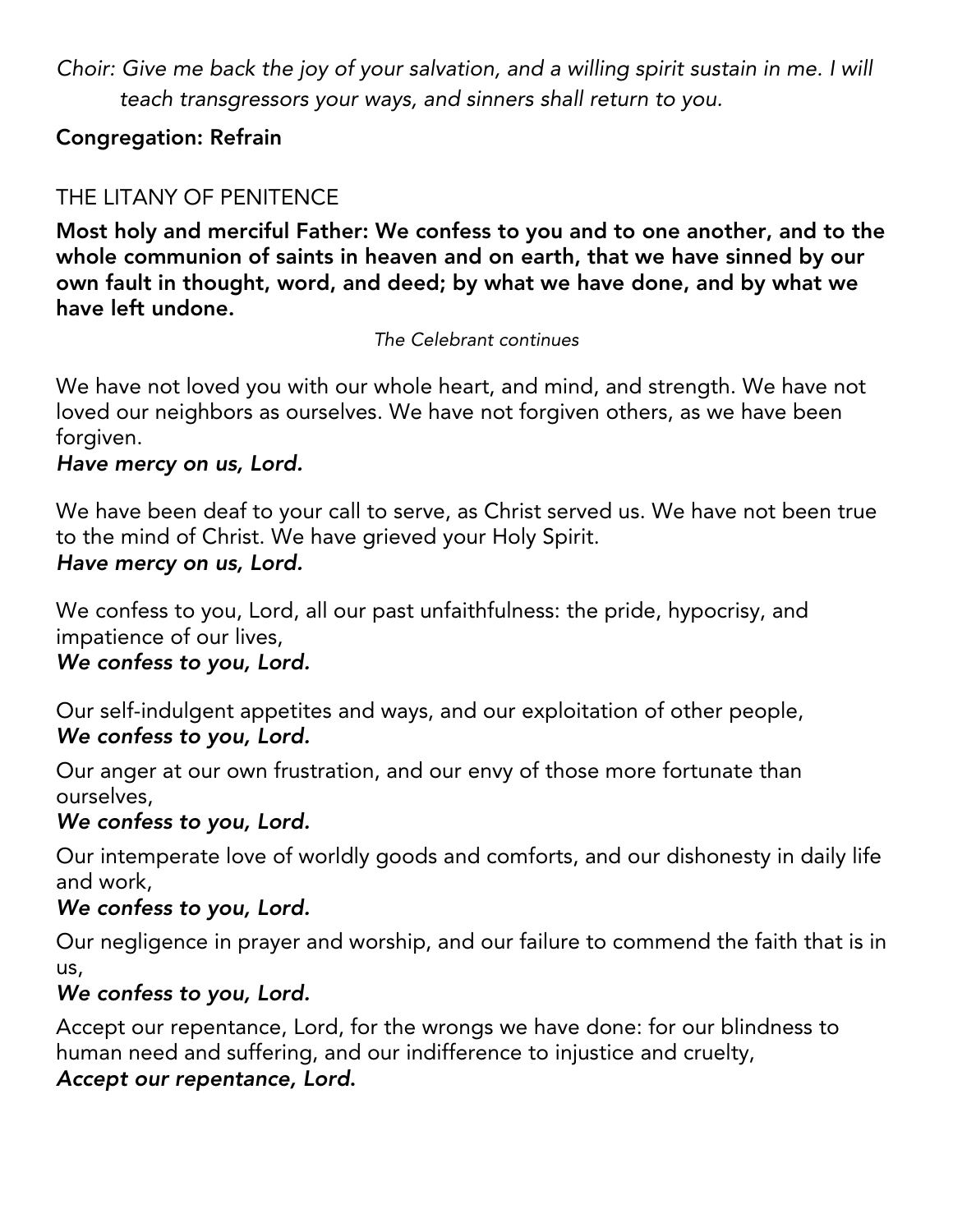For all false judgments, for uncharitable thoughts toward our neighbors, and for our prejudice and contempt toward those who differ from us,

## Accept our repentance, Lord.

For our waste and pollution of your creation, and our lack of concern for those who come after us,

## Accept our repentance, Lord.

Restore us, good Lord, and let your anger depart from us; Favorably hear us, for your mercy is great.

Accomplish in us the work of your salvation, That we may show forth your glory in the world.

By the cross and passion of your Son our Lord, Bring us with all your saints to the joy of his resurrection.

*The Priest, stands and, facing the people, says* 

Almighty God, the Father of our Lord Jesus Christ, who desires not the death of sinners, but rather that they may turn from their wickedness and live, has given power and commandment to his ministers to declare and pronounce to his people, being penitent, the absolution and remission of their sins. He pardons and absolves all those who truly repent, and with sincere hearts believe his holy Gospel.

Therefore we beseech him to grant us true repentance and his Holy Spirit, that those things may please him which we do on this day, and that the rest of our life hereafter may be pure and holy, so that at the last we may come to his eternal joy; through Jesus Christ our Lord. *Amen.* 

|        | ABSOLUTION AND EXCHANGE OF PEACE                                          | (Standing) |
|--------|---------------------------------------------------------------------------|------------|
| People | Celebrant The peace of the Lord be always with you.<br>And also with you. |            |

Choral Offering *O Love That Will Not Let Me Go* by Elaine Hagenberg *(Seated)* 

Oh love that will not let me go I rest my weary soul in thee I give thee back the life I owe That in thine ocean depths its flow May richer, fuller be.

Oh joy that seekest me through pain I cannot close my heart to thee I trace the rainbow through the rain And feel the promise is not vain That morn shall tearless be.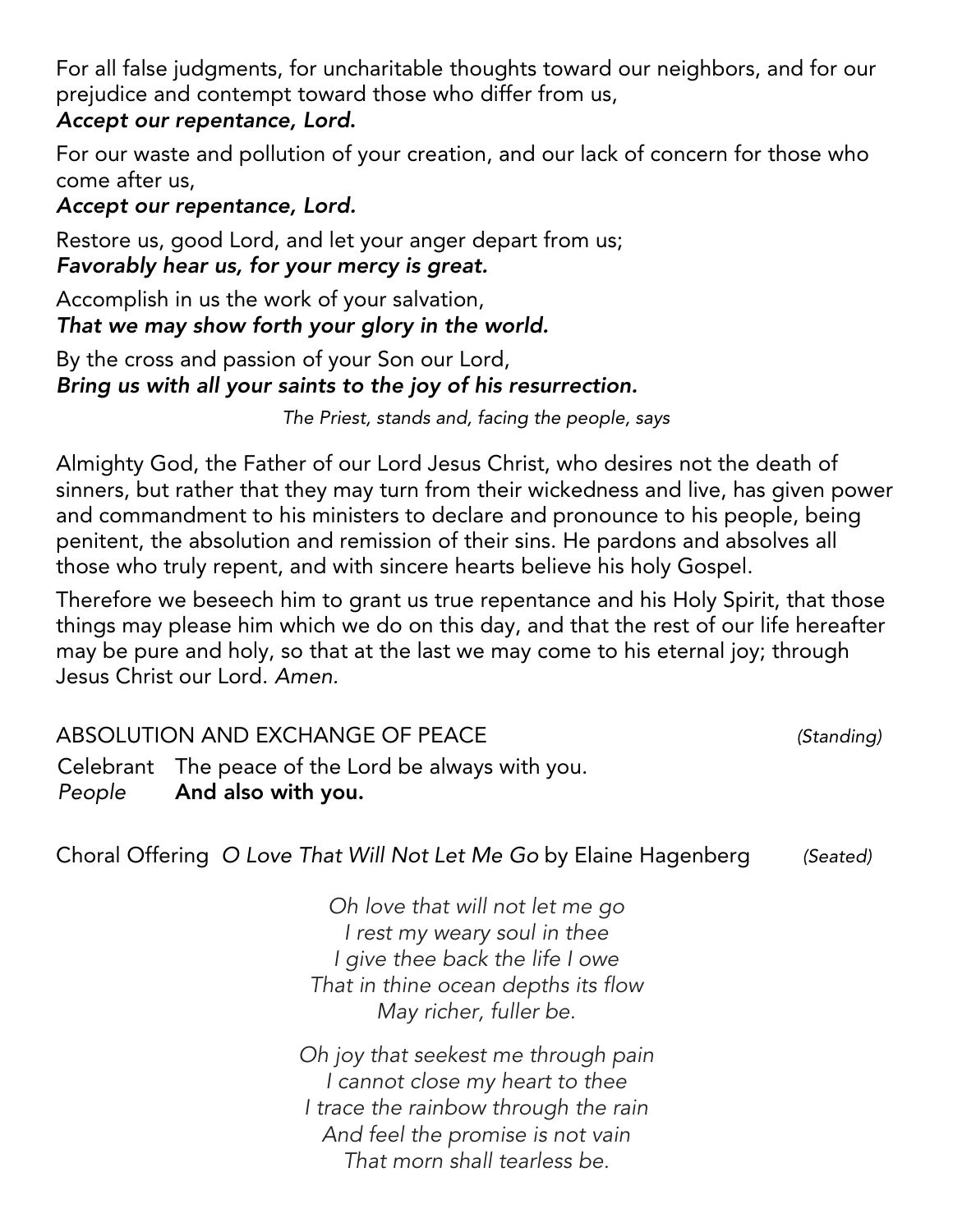## THE HOLY COMMUNION

#### EUCHARISTIC PRAYER A *(Standing)*

Celebrant The Lord be with you.

*People* And also with you.

Celebrant Lift up your hearts.

*People* We lift them to the Lord.

Celebrant: Let us give thanks to the Lord our God.

People It is right to give him thanks and praise.

It is right, and a good and joyful thing, always and everywhere to give thanks to you, Father Almighty, Creator of heaven and earth.

*(Here a Proper Preface is sung or said on all Sundays, and on other occasions as appointed.)* 

Therefore we praise you, joining our voices with Angels and Archangels and with all the company of heaven, who for ever sing this hymn to proclaim the glory of your Name:

SANCTUS: S-125



Copyright © 1971, 1977, G.I.A. Publications, Inc. Reprinted under Onelicense. net #A708913.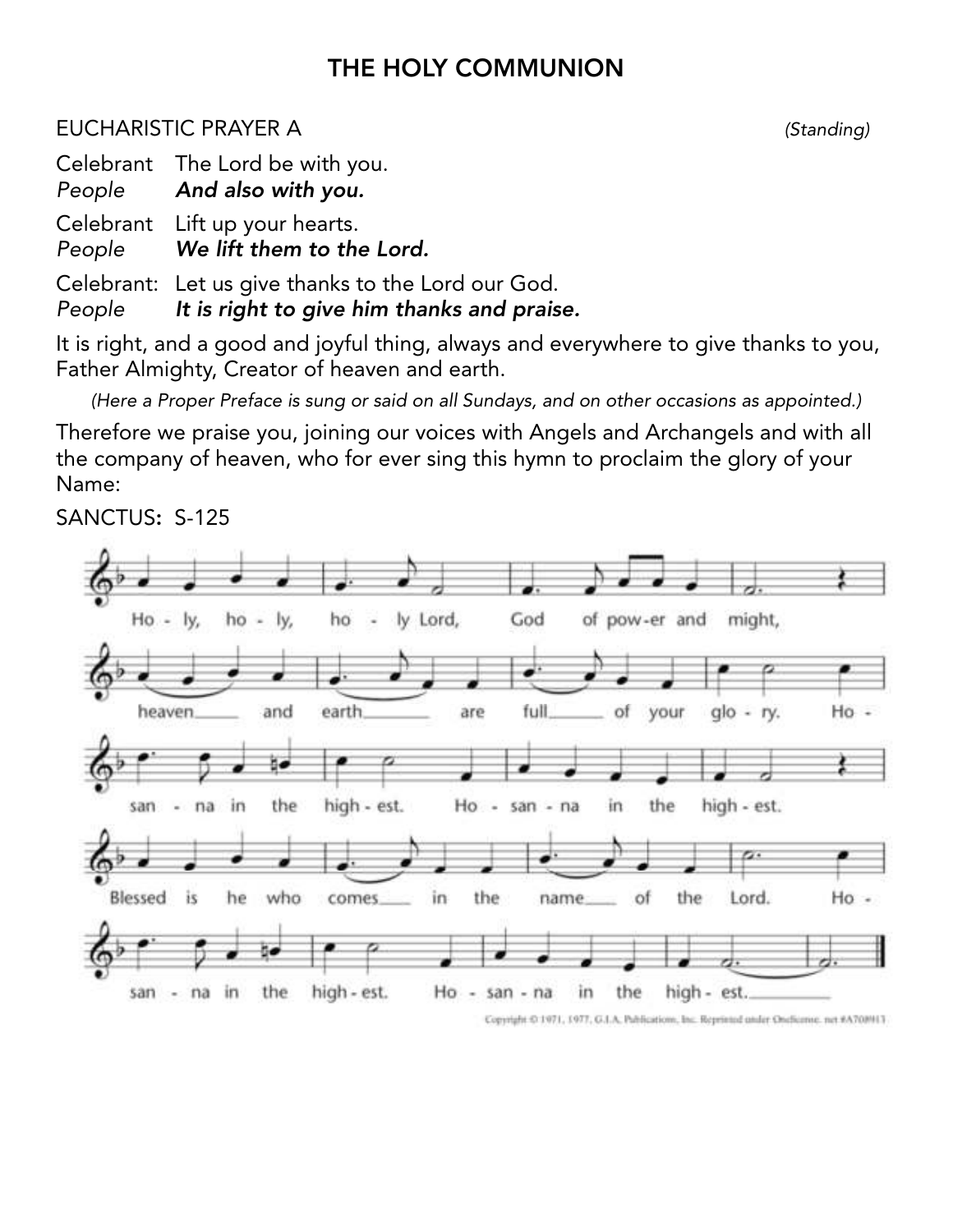Holy and gracious Father: In your infinite love you made us for yourself; and, when we had fallen into sin and become subject to evil and death, you, in your mercy, sent Jesus Christ, your only and eternal Son, to share our human nature, to live and die as one of us, to reconcile us to you, the God and Father of all.

He stretched out his arms upon the cross, and offered himself, in obedience to your will, a perfect sacrifice for the whole world.

On the night he was handed over to suffering and death, our Lord Jesus Christ took bread; and when he had given thanks to you, he broke it, and gave it to his disciples, and said, "Take, eat: This is my Body, which is given for you. Do this for the remembrance of me."

After supper he took the cup of wine; and when he had given thanks, he gave it to them, and said, "Drink this, all of you: This is my Blood of the new Covenant, which is shed for you and for many for the forgiveness of sins. Whenever you drink it, do this for the remembrance of me."

Therefore we proclaim the mystery of faith:

*(Together)*

## Christ has died. Christ is risen. Christ will come again.

We celebrate the memorial of our redemption, O Father, in this sacrifice of praise and thanksgiving. Recalling his death, resurrection, and ascension, we offer you these gifts.

Sanctify them by your Holy Spirit to be for your people the Body and Blood of your Son, the holy food and drink of new and unending life in him. Sanctify us also that we may faithfully receive this holy Sacrament, and serve you in unity, constancy, and peace; and at the last day bring us with all your saints into the joy of your eternal kingdom.

All this we ask through your Son Jesus Christ. By him, and with him, and in him, in the unity of the Holy Spirit all honor and glory is yours, Almighty Father, now and for ever. AMEN.

And now, as our Savior Christ has taught us, we are bold to say,

Our Father, who art in heaven, hallowed be thy Name, thy kingdom come, thy will be done, on earth as it is in heaven. Give us this day our daily bread. And forgive us our trespasses as we forgive those who trespass against us. And lead us not into temptation, but deliver us from evil. For thine is the kingdom, and the power, and the glory, for ever and ever. Amen.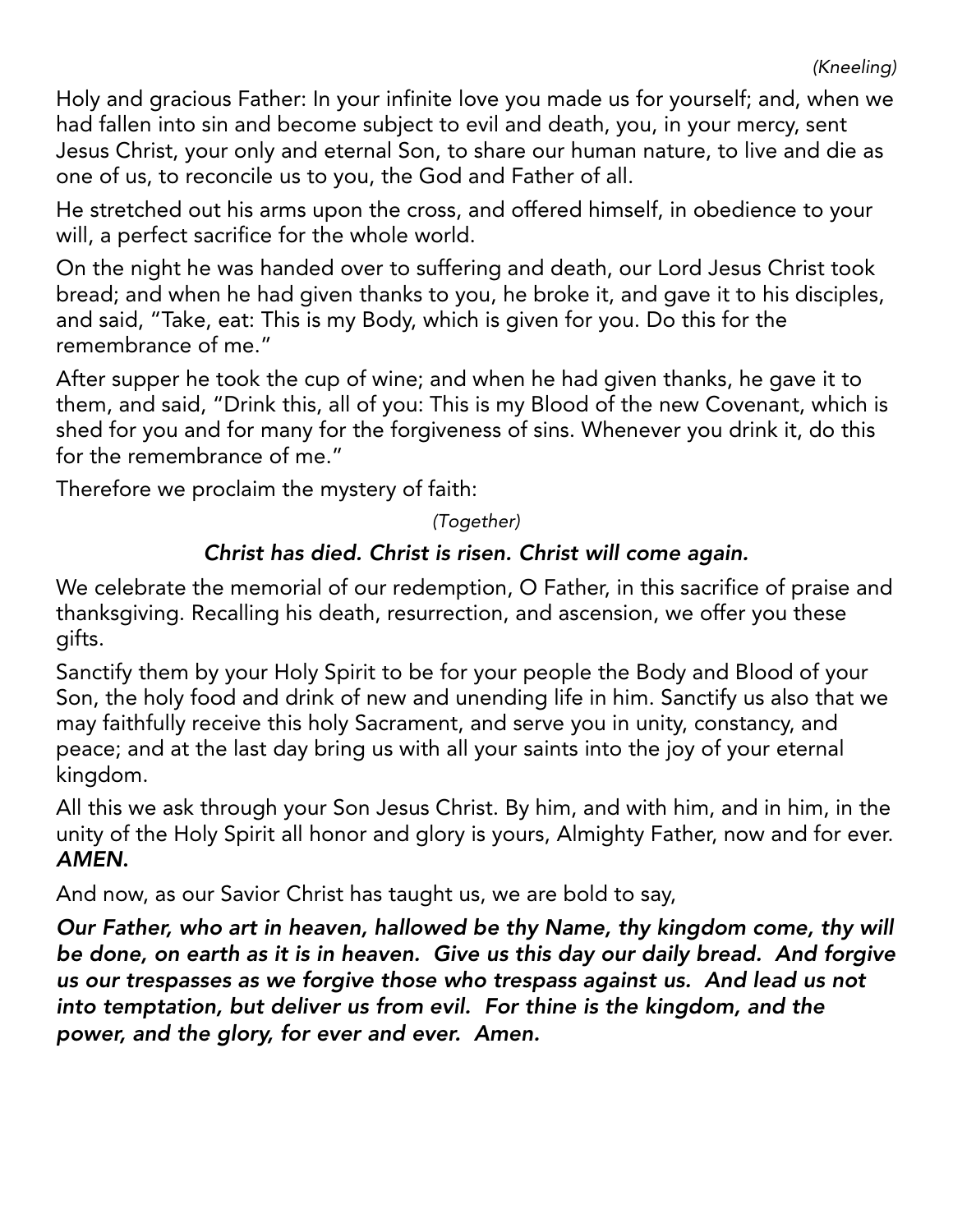#### BREAKING OF THE BREAD

*We do not say 'Alleluia' in worship during Lent. This verbal fast reminds us that Lent is a season of penitence.* 

Celebrant Christ our Passover is sacrificed for us; *People* Therefore let us keep the feast.

*All baptized Christians are welcome at the Lord's Table.* 

*If you are unable to come to the altar to receive Holy Communion, please let an usher know and communion will be brought to you. Gluten free wafers available upon request.* 

Choral Anthem *There Is a Fountain* by John Hudson *(Seated)* 

There is a fountain filled with blood drawn from Emmanuel's veins; And sinners plunged beneath that flood lose all their guilty stains.

Dear dying Lamb, Thy precious blood shall never lose its power 'Till all the ransomed church of God be saved to sin no more.

E'er since, by grace, I saw the stream Thy flowing wounds supply, Redeeming love has been my theme, and shall be till I die.

When this poor lisping stammering tongue lies silent in the grave, Then in a nobler, sweeter song, I'll sing Thy power to save.

Redeeming love has been my theme, for my sins are washed away.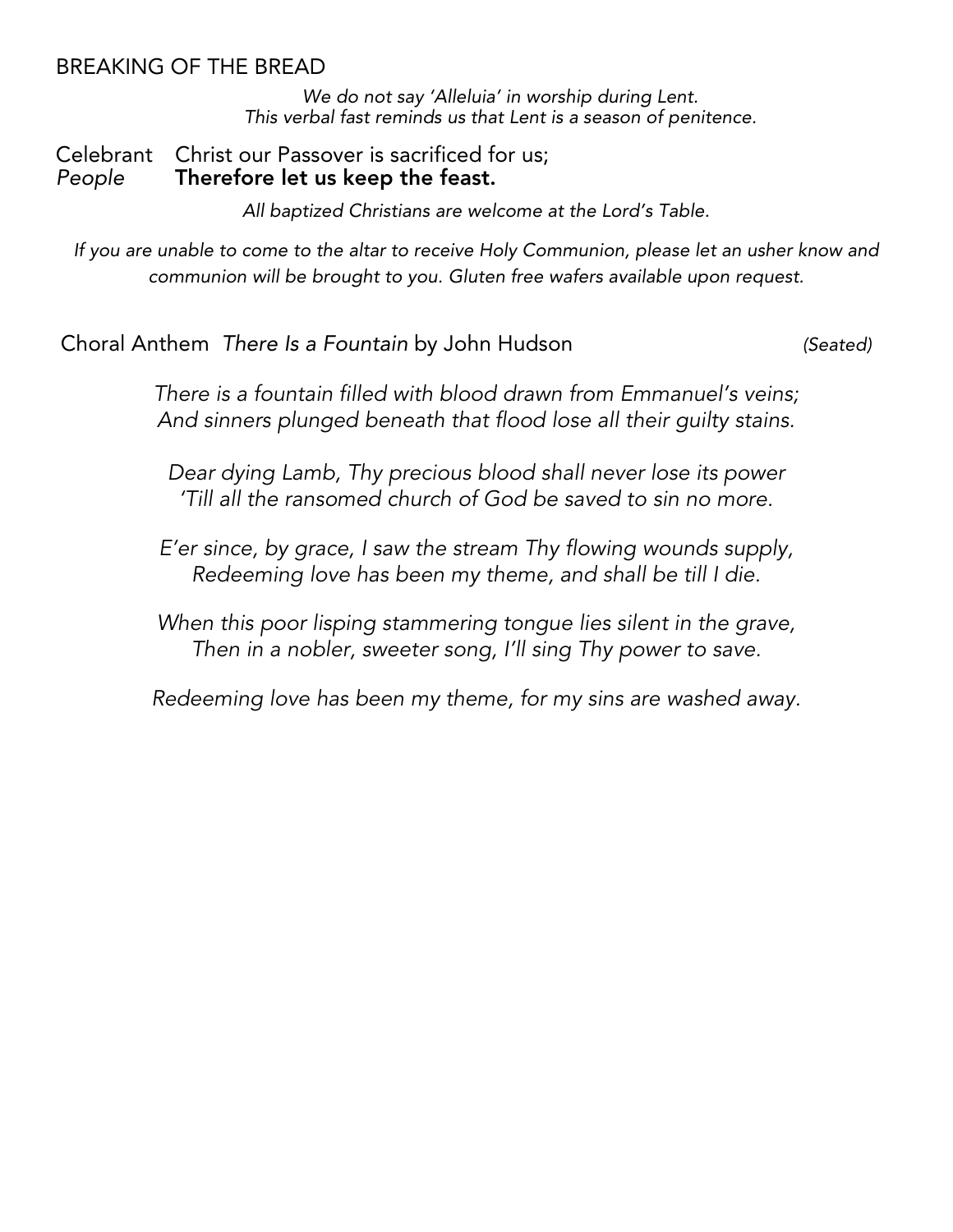Hymn 329 *Now, My Tongue, the Mystery Telling*